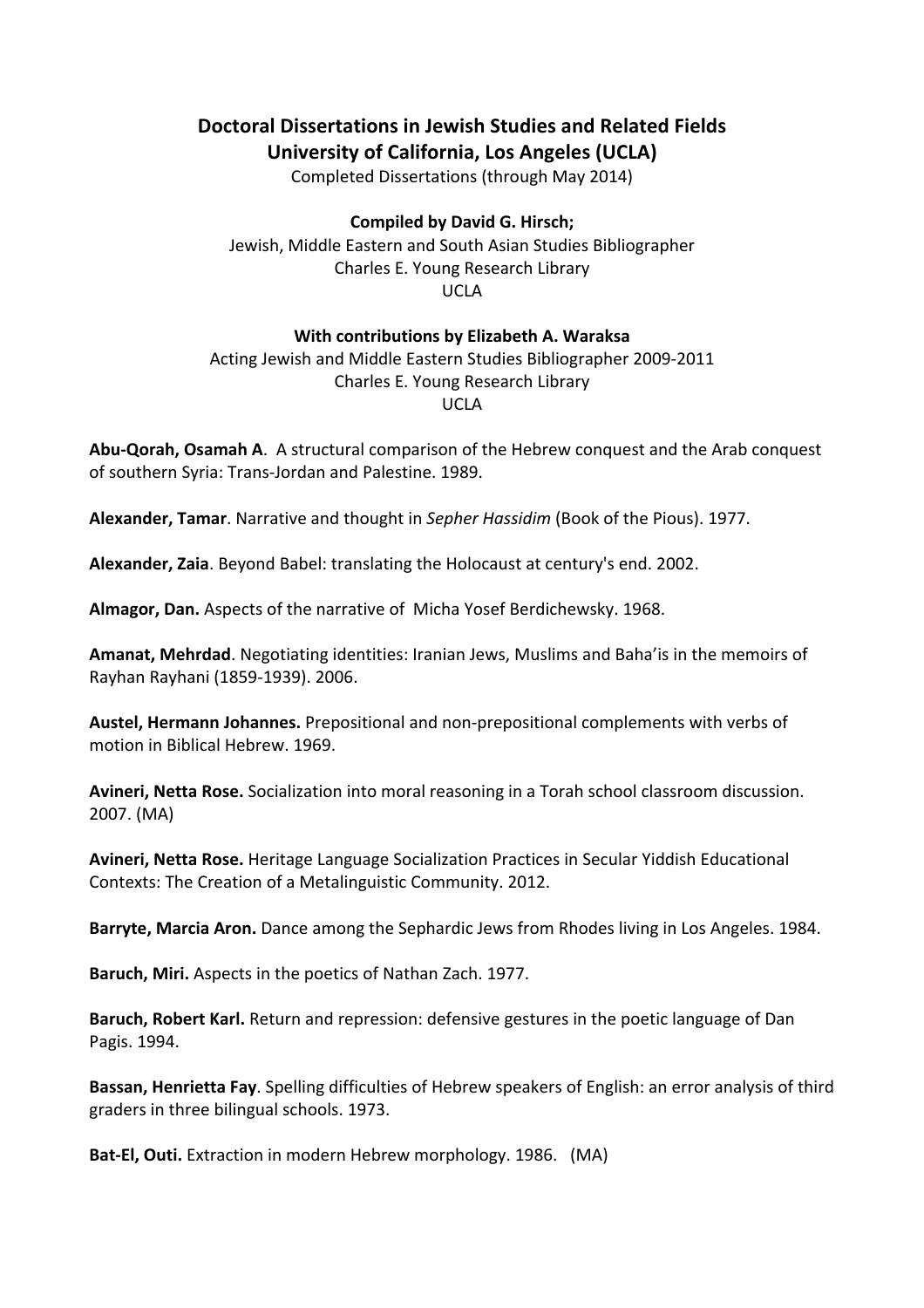**Bat-El, Outi.** Phonology and word structure in modern Hebrew. 1989.

**Bejarano, Yael.** A practical American English pronunciation course for speakers of Hebrew. 1975.

**Ben-Menachem, David**. *Hibbur ha-Qonim (ha-Shimshoni)* by R. Shimshon ha-Naqdan. 1987.

**Bennett, Hannah Michele.** Integrating curriculum: a teacher inquiry approach to creating an integrated secular Judaic unit. 2010.

**Berner, Leila**. On the Western Shores: the Jews of Barcelona during the reign of Jaume I, "el Conqueridor", 1213-1276. 1986.

**Biale, David.** The demonic in history: Gershom Scholem and the revision of Jewish historiography. 1977.

**Bibas, David.** The ethnicization of immigrants: Moroccan Jews in the United States. 1984.

**Bishop, Jill Kushner.** More than a language, a travel agency: ideology and performance in the Israeli Judeo-Spanish revitalization movement. 2004.

**Bleckman, Judith Claire Mandelker**. Vocational education in a developing nation: Israel. 1971.

Block, Alan A. Lepke, Kid Twist and the Combination: organized crime in New York City, 1930-1944. 1975.

**Blutinger, Jeffrey Charles**. Writing for the masses: Heinrich Graetz, the popularization of Jewish history, and the reception of national Judaism. 2003.

**Bozorgmehr, Mehdi.** Internal ethnicity: Armenian, Bahai, Jewish, and Muslim Iranians in Los Angeles. 1992.

**Brackman, Harold David.** The ebb and flow of conflict: a history of Black-Jewish relations through 1900. 1977.

**Brin, Reuven**. Some critical prerequisites for planning adult education programs in voluntary organizations: a comparative study. 1975.

**Brook, Vincent Michael.** Wrestling with whiteness: assimilation, multiculturalism, and the "Jewish" sitcom trend, 1989-2001. 2001.

**Buth, Randall John.** Word order in Aramaic from the perspectives of functional grammar and discourse analysis. 1987.

**Butler, Aaria Lauren.** Dance, Chassidic chai. 1977.

**Byrnes, Robert Thomas.** Drowned men and "degenerate" Jews: myths of the Fall in James Joyce's Ulysses. 1990.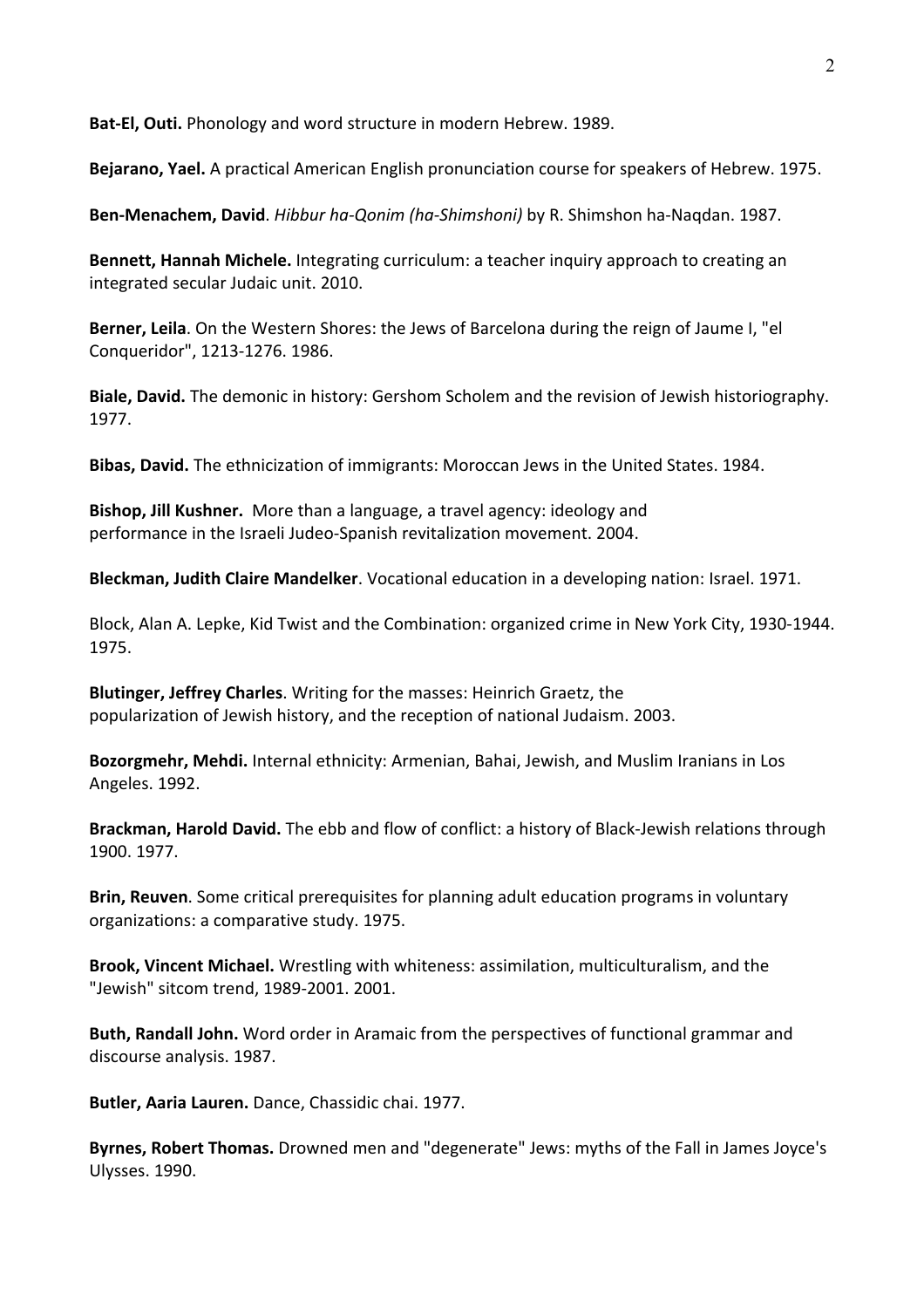**Cargill, Robert R.** The Qumran digital model: an argument for archaeological reconstruction in virtual reality. 2008.

**Chammou, Eliezer.** Migration and adjustment: the case of Sephardic Jews in Los Angeles. 1976.

**Chaochuti, Thosaeng.** What evil looked like: The practice of reading the criminal body in 19th- and 20th-century Europe. 2008.

**Chasin, Stephanie.** Citizens of empire: Jews in the service of the British Empire, 1906-1940. 2008.

**Chon, Doris H.** Narrating shadows: W.G. Sebald's photographic historiography. 2010.

**Cole, Robert Luther.** Rhetorics and canonical structure in the Hebrew Psalter Book III (Psalms 73-89). 1996.

**Cook, Edward.** Rewriting the Bible: the text and language of the Pseudo-Jonathan Targum. 1986.

**Crago-Schneider , Kierra Mikaila.** Jewish 'Shtetls' in Postwar Germany: An Analysis of Interactions among Jewish Displaced Persons, Germans, and Americans between 1945 and 1957 in Bavaria. 2013.

**Craig, Michelle Huntingford.** [In]secure space: the Mellah of Fez, Morocco. 2011.

**Cooper, Elizabeth Keyser**. Attitudes of children and teachers toward Mexican, Negro and Jewish minorities. 1945.

**Cutter, William.** The uprooted, a study of the protagonist in three novels; *Be'en Matarah* (Without a goal) by Yeshayahu Bershadski (1897); *Shekhol Vekhishalon* (Breakdown and bereavement) by Josef Hayyim Brenner (1920); and *Sippur Pashut* (A simple story) by Shmuel Yosef Agnon (1935). 1971.

**Dabush, Eyal.** Social networks and members' commitment in collective action organizations: the case of Jewish community centers. 1997.

**Deblinger, Rachel.** "In a world still trembling": American Jewish philanthropy and the shaping of Holocaust survivor narratives in postwar America (1945-1953). 2014.

**Devens, Monica Schaefer.** The phonetics of Israeli Hebrew: "Oriental" versus "general" Israeli Hebrew. 1978.

**Dimant, Isaiah.** Exegesis: philosophy and language in the writing of Joseph Ibn Caspi. 1979.

**Dollinger, Marc.** The politics of acculturation: American Jewish liberalism, 1933-1975. 1993.

**Dorman, Jacob S.** The Black Israelites of Harlem and the professors of Oriental and African mystic science in the 1920's. 2004.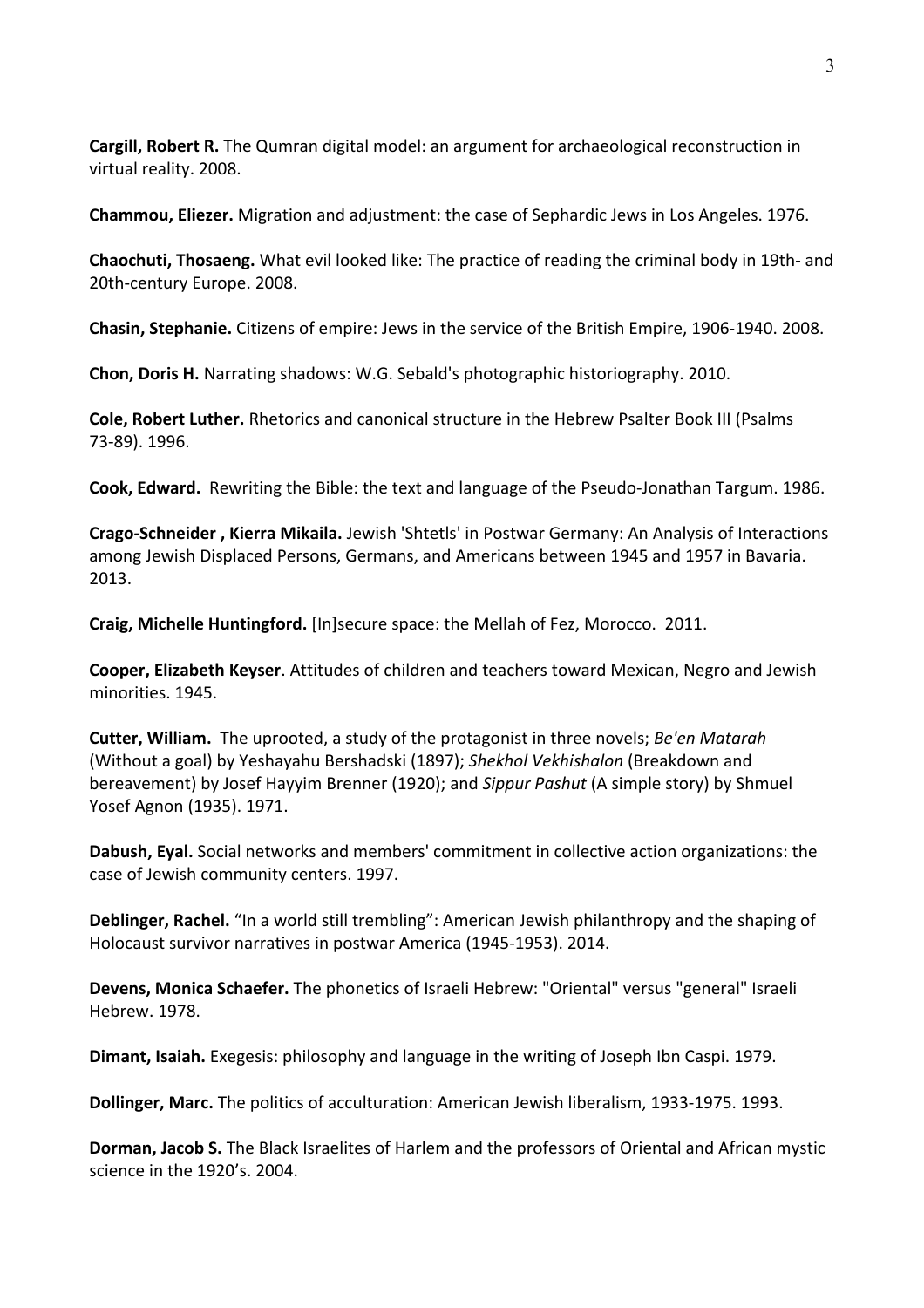**Dromi, Dalia**. Configurations of Christ in Jewish and Hebrew literature. 2000.

**Duke, Robert Ray.** The social location of the Vision of Amram: (4Q543-547) 2006.

**Eichenbaum, Rose.** A comparative study of the liturgical practices and accompanying dance and ritualized movement behavior of the Ashkenazic and Sephardic Jews living in Los Angeles. 1980. **Elstein, Yoav.** Structuralism in literary criticism: a method and application in two representative Hasidic tales. 1974.

**Engel, David Joshua.** Organized Jewish responses to German antisemitism during the First World War. 1979.

**Epel, Sharon Frances.** "Till all America stops to listen": Edna Ferber, Anzia Yezierska, and their stories of new American women. 1994.

**Ezer, Nancy.** The opening of the novel as a master-narrative of the political unconscious. 1987.

**Fishman, Samuel Z.** The dimensions and uses of Jewish history in the essays of Micha Yosef Berdichevsky (Bin-Gorion). 1969.

**Flam, Gila.** Singing for survival: songs of the Lodz Ghetto 1940-1945. 1988.

**Fox, Andrew Jordan.** The evolution of the Hebrew infinitive, form and function: a diachronic study with cross-linguistic implications. 1984.

**Friedman, David**. A study of the critical lexicographical methods of Yona Ibn Janah. 1980.

**Fruchtbaum, Irene S.** Conceptions of mental illness, its causal attributions, and the help-seeking attitudes of Soviet Jewish immigrants. 1995.

**Fuchs, Jay Levi.** Relationship of Jewish day school education to student self-concepts and Jewish identity. 1978.

**Garbarini, Alexandra.** To 'bear witness where witness needs to be borne': diary writing and the Holocaust, 1939-1945. 2003.

**Garson Shapiro, Jennifer Anne.** Searching for identity, exploring gender and tracing immigration: the Jewish presence in twentieth-century Latin American literature. 1998.

**Gertz, Kerri Robin.** Psychosocial characteristics of children whose parent(s) survived the Nazi Holocaust and children whose parents were not in the Nazi Holocaust and implications for counseling children of survivors. 1986.

**Gillerman, Sharon Ilise.** Between public and private: family, community and Jewish identity in Weimar Berlin. 1996.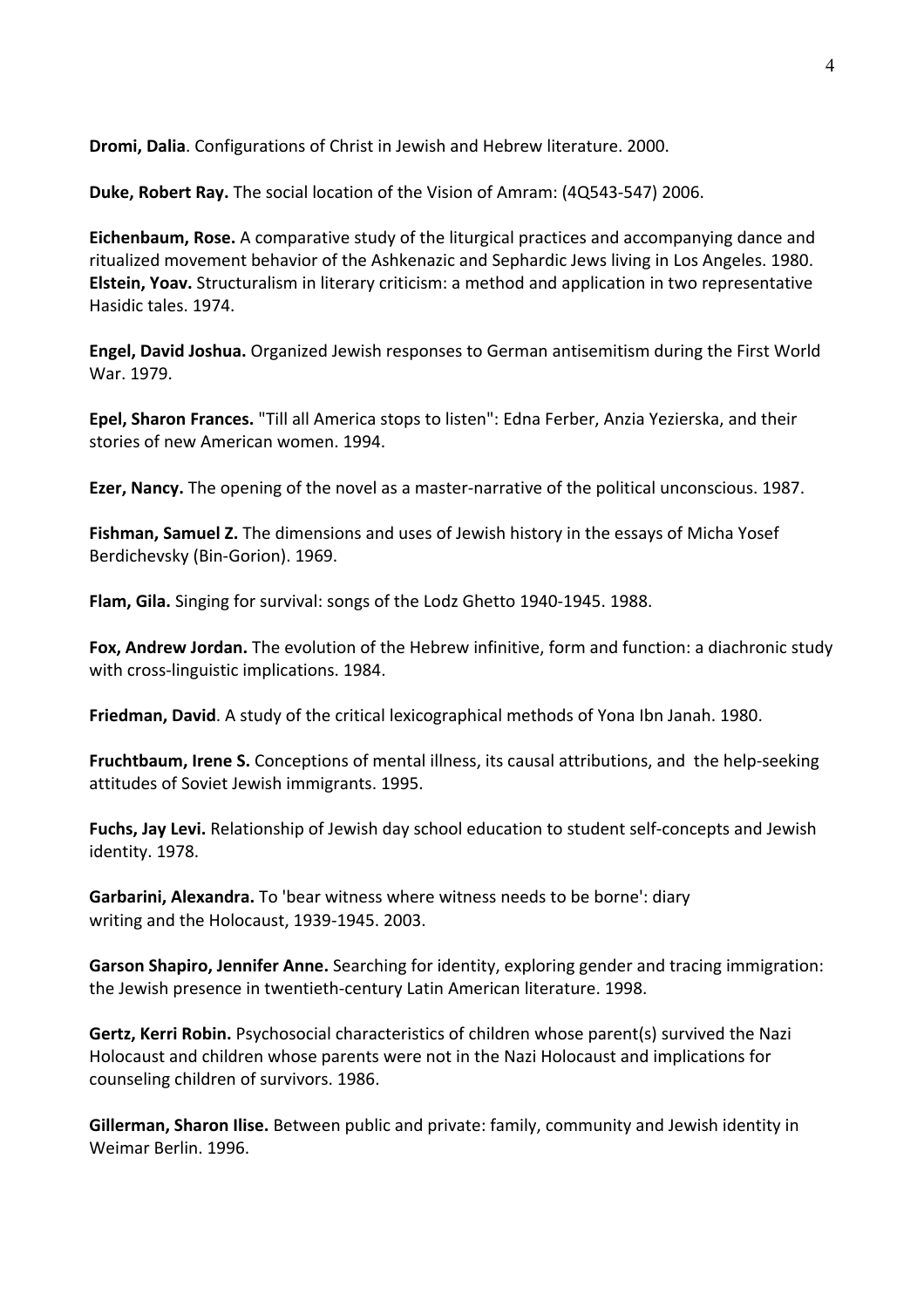**Gluckstein, Naomi Gann.** Immigrants' associations in Israel: structure and function. 1979.

**Golandski, Rachel**. Interrelationship between written and oral literature as observed in S.Y. Agnon's story "Kippurim" (Atonement). 1981.

**Goldstein, Cheryl Anne.** "We'll build in sonnets": the construction of the literary persona in early modern sonnets composed in Hebrew, English, and Spanish. 2005. **Good, Roger Blythe.** The Septuagint's translation of the Hebrew verbal system in Chronicles. 2003.

**Goode, Joshua Seth.** The racial alloy: the science, politics and culture of race in Spain, 1875-1923. 1999.

**Gordon, Amnon.** The structure of the Hebrew lexicon. 1983.

**Gorshein, David Meron.** Bursting the bubble: queer performances in the Jewish diaspora. 2010.

**Graff, Gil.** Separation of church and state in thought and practice: application and extension of *Dina de-Malkhuta Dina* in Jewish law, 1750-1848. 1982, c1983.

**Greenberg, Erik**. A Prophet and his people: Israel Zangwill and his American public, 1892-1926 and beyond. 2012.

**Grumberg, Karen.** The poetics of place: unraveling home and exile in Jewish literature from Israel and the United States. 2004.

**Haephrati, Joseph.** Disjunctive structure in the poetry of Saul Tschernichowsky, with special emphasis upon his idylls. 1970.

**Hakak, Lev.** Modes of organization in modern Hebrew free verse. 1974.

**Halperin, Liora.** Babel in Zion: The Politics of Language Diversity in Jewish Palestine: 1920-1948. 2012.

**Harris, Barbara Ann.** Zionist speeches of Louis Dembitz Brandeis: a critical edition. 1967.

**Hart, Mitchell Bryan**. Social science and national identity: a history of Jewish statistics, 1880-1930. 1994.

**Haviv, Ayana Shira**. Consumption, youth culture, and the performance of national identity among Israeli backpackers in the Far East. 2002.

**Heidebrecht, Nancy Ellen.** A lexicon of metal terminology in the Hebrew Scriptures with special reference to the excavations of the metal industry at Tel Dan, Israel. 1993.

**Hirsch, Joshua Francis.** Afterimage: film, trauma, and the Holocaust. 2001.

**Hofmeister, Carol Ann.** Ancient Jewish culture and its emphasis on physical activity. 1969.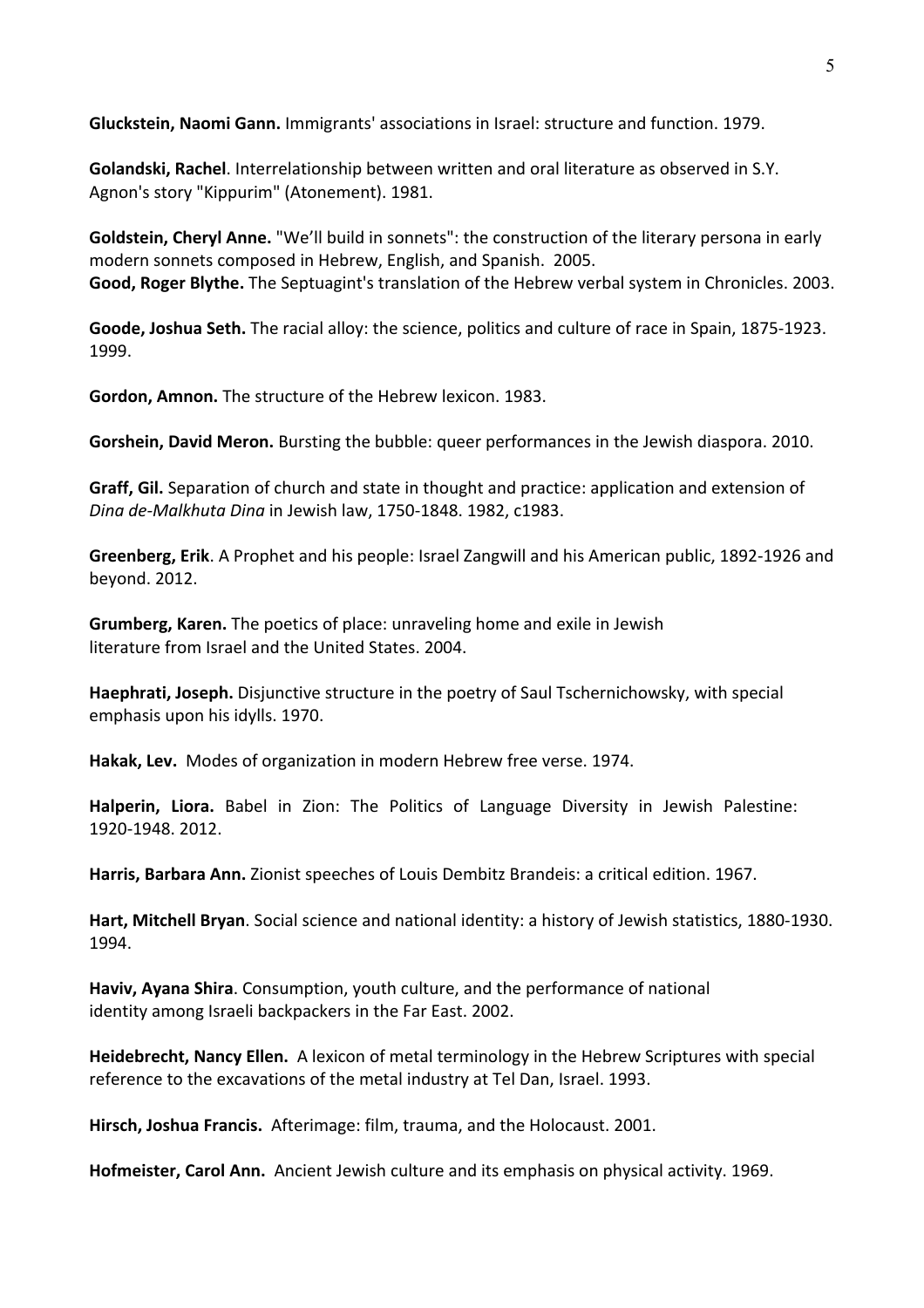**Homan, Michael M.** To your tents, O Israel!: the terminology, function, form, and symbolism of tents in the Hebrew Bible and the ancient Near East. 2000.

**Indich, Barbara Ella.** A descriptive analysis of the attitudes of a select audience towards religious Jewish television programming. 1973.

**Irom, Benjamin Marc.** Six Hebrew songs: for tenor voice and harp. 1995.

**Jabber, Fuad Amin.** The politics of arms transfer and control: the case of the Middle East. 1974.

**Jacobson, David Cortell.** The recovery of myth: a study of rewritten Hasidic stories in Hebrew and Yiddish, 1890-1910. 1977.

**Jaffe, Sharon Kaplan.** The Immigrant journey in 20th century Jewish-American fiction. 1987.

**Janeczko, Jeffrey Matthew.** "Beyond klezmer": redefining Jewish music for the twenty-first century. 2009.

**Jayanti, Vimala.** From Russia to Fairfax Avenue: the integration of Soviet Jewish immigrants in Los Angeles. 1995.

**Joseph-Witham, Heather R.** Transforming folk beliefs: a community of Indian Jews in Los Angeles and the process of believing. 1998.

**Juma, Aly.** Jewish and Muslim schools: a contested terrain for identity construction. 2010.

**Kaplan, Martin Mayer**. Multiple conceptions of Jewish jokes. 1974.

**Kartun-Blum, Ruth.** Between Tyre and Jerusalem: aspects of imagery in the writings of Mittityahu Shoham. 1964.

**Katz, Eli.** Six Germano-Judaic poems from the Cairo Genizah. 1963.

**Katz, Israel J.** Judeo-Spanishy traditional ballads from Jerusalem. 1967.

**Katz, Madelyn Mishkin**. Defining leadership for the reform rabbinate. 2009.

**Keimer, Kyle Henry.** The socioeconomic impact of Hezekiah's preparations for rebellion. 2011.

**Kenan, Orna**. Between history and memory: Israeli historiography of the Holocaust: the period of "Gestation," from the mid 1940s to the Eichmann trial in 1961. 2000.

**Kenway, Christopher Derek.** *Kraft und Schonheit*: regeneration and racial theory in the German physical culture movement, 1895-1920. 1996.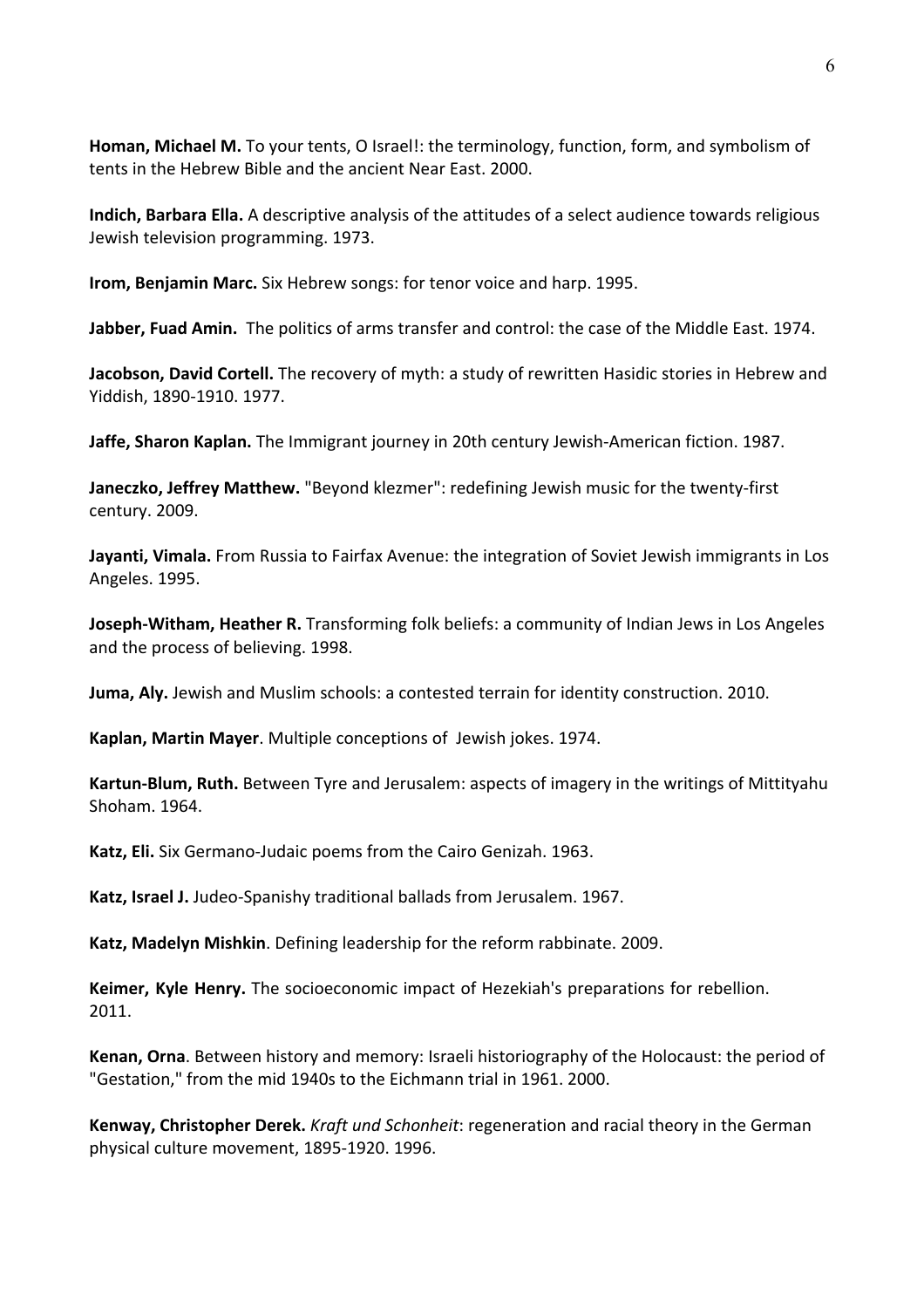**Kim, Dorothy Kyung Hi***.* Women, devotion and the exotic in thirteenth-century British book culture. 2009.

**Kim, See Nam.** The renderings of ancient versions of the Hebrew book of Proverbs. 1990.

**Klein, Snira Lubovsky.** The poetry of Uri Zvi Greenberg in Hebrew and in Yiddish during the years 1912-1924. 1983.

**Kleinmann, Howard Hugo.** Transformational grammar and the processing of certain English sentence types. 1973.

**Klorman, Bat-Zion Eraqi.** Messianism in the Jewish community of Yemen in the nineteenth century. 1981.

**Kofman, Ilana.** The bases of electoral support for the Communist Party of Israel among the Arabs in Israel, 1948-1984. 1989.

**Kohn, Martin.** Jewish historiography and Jewish self-understanding in the period of the Renaissance and Reformation. 1979.

**Kohn, Wila.** The Faust complex in the fiction of Micha Yosef Berdichewsky. 1985.

**Korinevskaya, Alla**. Changes in the value system of "new Americans": former Soviet Jewish immigrants. 1996.

**Krieger, Judith Gale**. Pablo de Santa María: his epoch, life and Hebrew and Spanish literary production. 1988.

**Kronen, Cynthia Cipora**. Drama in Jewish education in Los Angeles for and with children. 1976.

**Land, Joy**. Corresponding lives: women educators of the Alliance Israélite Universelle school for girls in the city of Tunis, 1882-1914. 2006.

**Landesman, Paul**. Palos Verdes synagogue "Beth Am". 1976.

**Lanfer, Peter Thacher.** Remembering Eden: the reception history of Genesis 3:22-24 in early Jewish interpretation. 2010.

**Larralde, Carlos Montalvo**. Chicano Jews in South Texas. 1978.

**Lasker, Zachary Adam.** The camp counselor as educator and role model for core Jewish values and practices of the Conservative movement. 2009.

**Laskier, Michael M.** The Jewish communities of Morocco and the Alliance Israélite Universelle: 1860-1956. 1979.

**Lau, John Jacob.** Covenantal rhetoric of the eighth century B.C. Hebrew prophets. 1970.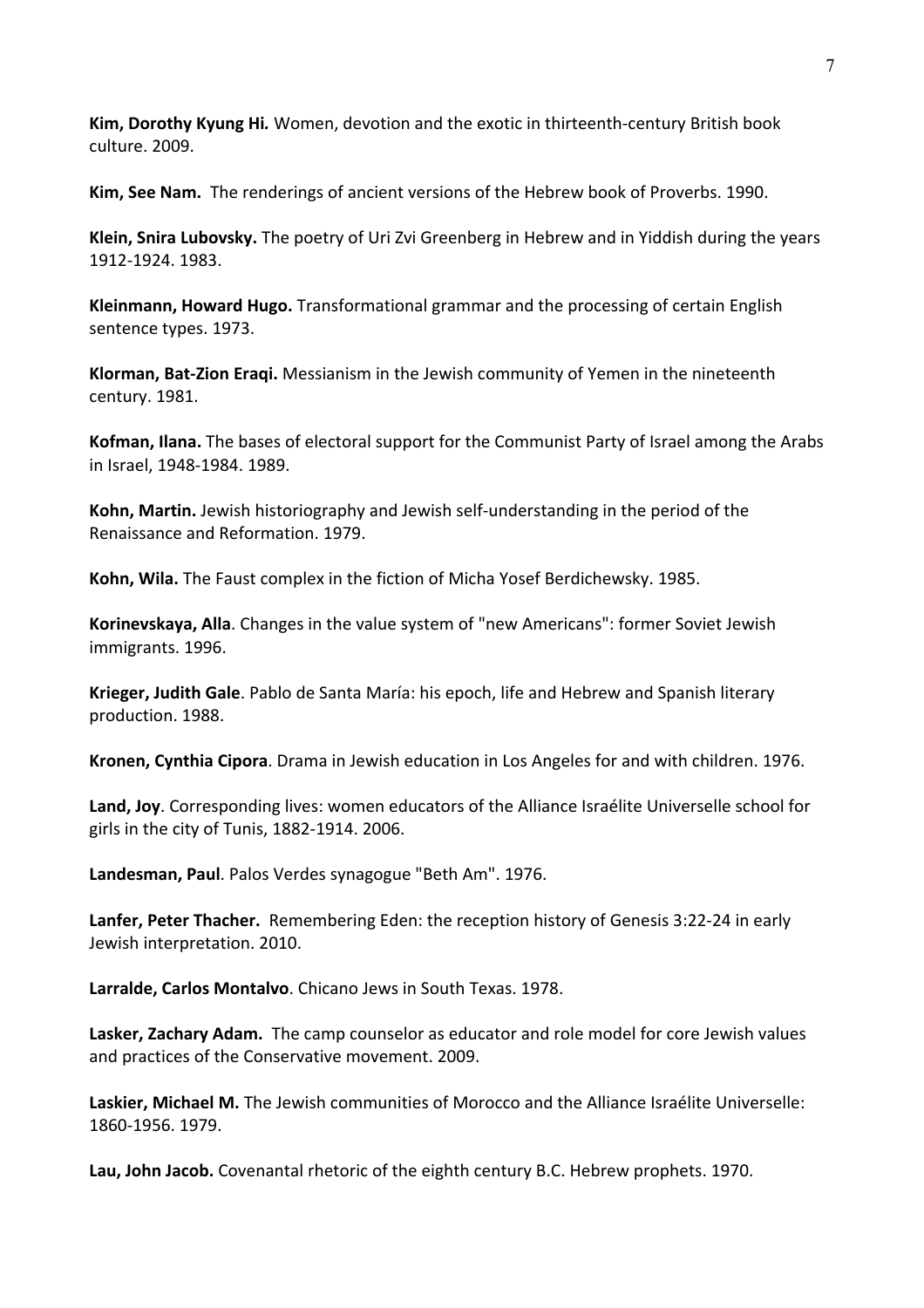**Lebovic, Nitzan.** The politicization of *Lebensphilosophie:* from Ludwig Klages to National Socialism (1870-1933). 2005.

**Lekht, Naya.** Narratives of Return: Babii Iar and Holocaust Literature in the Soviet Union. 2013.

**Levin, Shana Lee.** A social psychological approach to understanding intergroup attitudes in the United States and Israel. 1996.

**Levy, Robert**. Ana Pauker: a case study of Jewish Communists in East-Central Europe. 1998. **Link, Baruch.** Poetic and thematic aspects in the poetyry of Ezra Zussman. 1978.

**Liss, Andrea.** Trespassing through shadows: history, memory and photography in contemporary representations of the Holocaust. 1995.

**Littleton, Jacob Israel.** Resurrection doctrine and the plot of false death in English Renaissance drama. 2005.

**Lowery, Kirk Edward.** Toward a discourse grammar of biblical Hebrew. 1985.

**Luce, Caroline Elizabeth**. Visions of a Jewish Future: The Jewish Bakers Union and Yiddish Culture in East Los Angeles, 1908-1942, 2013

**Magill, Stephen.** Defense and introspection: the First World War as a pivotal crisis in the German Jewish experience. 1977.

**Margolis, Fern Sabin**. The Kibbutz as setting in Israeli fiction. 1975.

**Marks, Richard Gordon**. The image of Bar Kokhba in Jewish literature up to the Seventeenth century: false messiah and national hero. 1980.

**Masterson, Karen Jean.** An information-theoretic approach to the analysis of Semitic texts. 1994.

**McAllister, Joy Torstrup.** A study of delinquent Jewish youth in Los Angeles County. 1968.

**McBride, Jared**. "A Sea of Blood and Tears": Ethnic Diversity and Mass Violence in Nazi-Occupied Volhynia, Ukraine, 1941-1944. 2014

**Mellinkoff, Ruth.** The iconography of the horns of Moses in medieval art. 1967.

**Menitoff, Michael Norman.** A comparative study of moral development in Jewish religious school settings. 1977.

**Meyer, Megan Ballou.** The role of ideology in directing organizational behavior: peace and conflict resolution organizations in Israel/Palestine, Northern Ireland, and South Africa. 1999.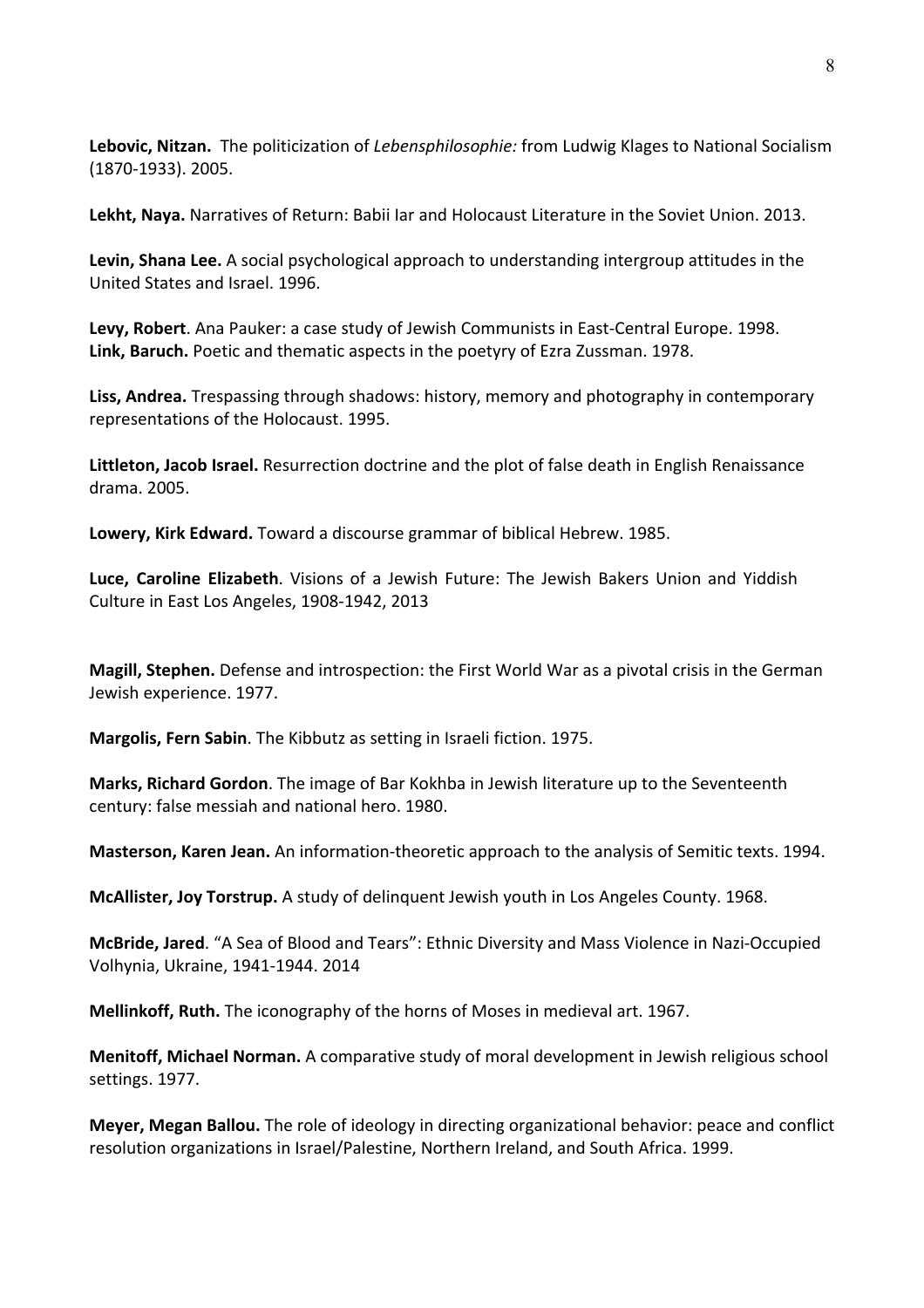**Michelson, Shifra Etta.** An analysis of the phoneme-grapheme correspondence in the spelling of English monosyllables by adult Israelis. 1974.

**Miller, Kimberly Anne**. Strangers in their own homes: the effects of Jewish/Christian intermarriage on domestic holiday celebrations. 2002.

**Mink, Iris Tan**. An investigation of intermarriage: a comparison of intermarried and inmarried Jewish men. 1971.

**Mokhtarian, Jason Sion.** Rabbinic portrayals of Persia : a study of Babylonian rabbinic culture in its Sasanian context. 2011.

**Morris, Dianne W.** Wilshire Boulevard Temple and the golden age of Hollywood. 1996.

**Myers, Jody Elizabeth**. Seeking Zion: the messianic ideology of Zevi Hirsch Kalischer, 1795-1874. 1985.

**Nam, Roger Sangburm**. Portrayals of economic exchange in the Book of Kings. 2008.

**Nechushtai, Shai Shmu'el**. Between Hebraism, the Melting Pot, and ethnicity: the American-Hebrew-Language press 1871-1914 and the process of "Americanization" of the Jewish immigrants. 1988.

**Nelson, Milward Douglas.** The Syriac version of *The wisdom of Ben Sira* compared to the Greek and Hebrew materials. 1981.

**Ness, Brenda Joseph.** The children of Jacob: the Bene Israel of Maharashtra. 1996.

**Neuman, Eran**. From the holy to the sublime: an evolution in Holocaust spatial representation. 2000.

**Neumann, Oded**. A battle for survival: the struggle of the Jewish Yishuv for existence in Palestine during World War I, 1914-1918. 1994.

**Nur, Ofer**. *Hashomer hatzair* youth movement 1918-1924 from eastern Galicia and Vienna to Palestine: a cultural history. 2004.

**Oster, Sharon Beth.** The ethics of evaluation: the immigrant, the cosmopolitan, and the "Jew" in American literary realism, 1880-1925. 2003.

**Pagan, Joseph Martin.** A morphological and lexical study of personal names in the texts from Ebla. 1994.

**Parker, Don.** Syntactic and poetic structures in Proverbs 10:1-22:16. 1992.

**Pederson, Amy Marie**. *Wie er in die Welt kam*: supermen and modernism in mid-century America. 2006.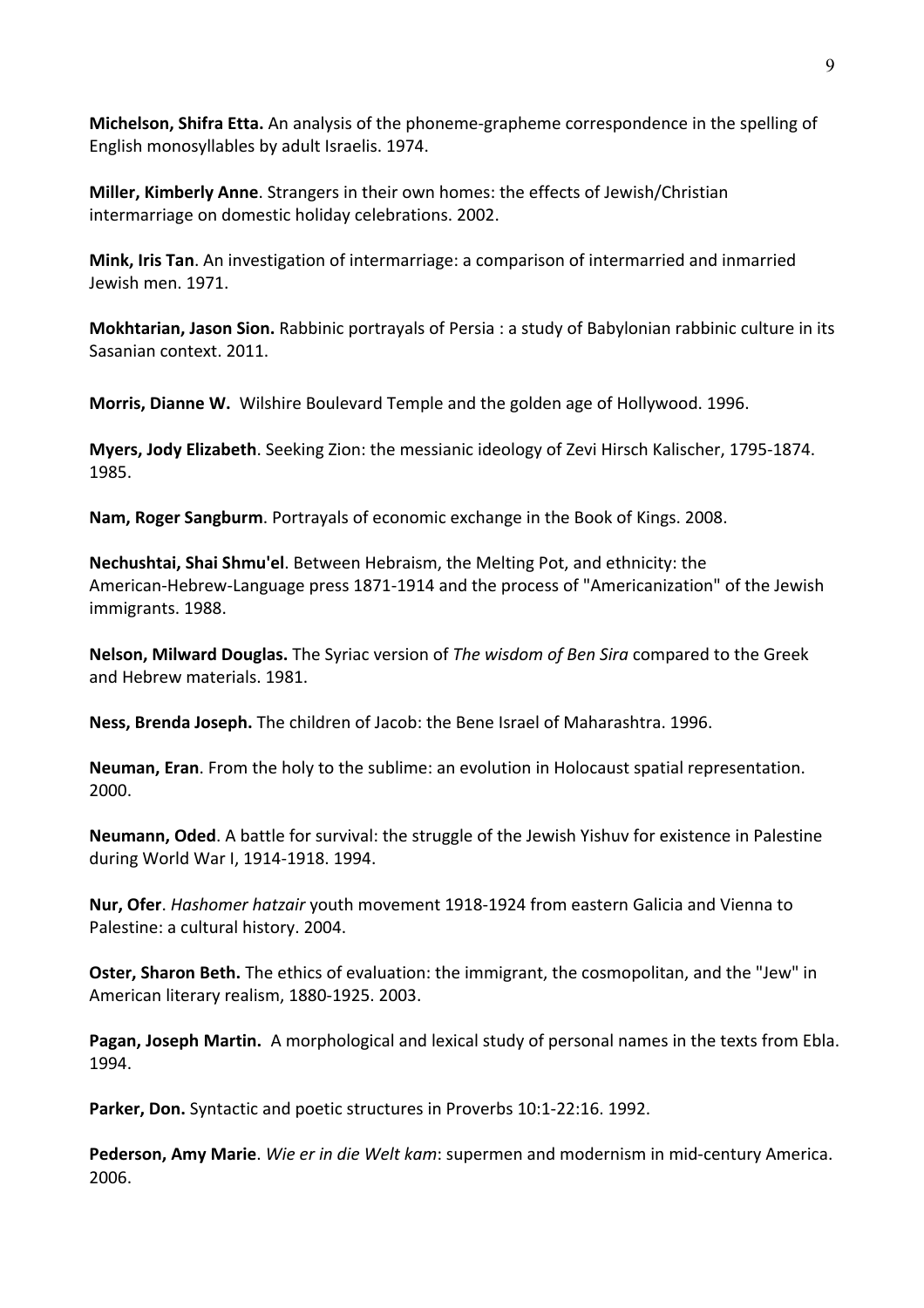**Peled, Yoav.** Class, nation, and culture: The debate over Jewish nationality in the Russian revolutionary movement, 1893-1906. 1982.

**Peroomian, Rubina.** The Armenian literary responses to catastrophe compared with the Jewish experience. 1989.

**Phillips, Bruce Arlan.** Acculturation, group survival, and the ethnic community: a social history of the Jewish community of Brookline, Massachusetts, 1915-1940. 1975.

**Pratt, Norma Fain**. Morris Hillquit (1869-1933): a political biography of an American Jewish socialist. 1976.

**Rabinowitz Bussell**, Mirle Dora. Professional volunteers and volunteer planners: a history of Jewish women's contributions to urban planning. 1999.

**Raphael, Marc Lee**. Intra-Jewish conflict in the United States, 1869-1915. 1972.

**Rayfield, Joan Rachel.** The languages of a bilingual community. 1960.

**Reece, Wiilam David.** The concept of light in the Old Testament: a semantic analysis. 1988.

**Rembaum, Joel Edward**. The New Testament in medieval Jewish anti-Christian polemics. 1975.

**Reynolds, Ronald Lewis**. Organizational goals and effectiveness: the function of goal-ambiguity in Jewish congregational afternoon schools. 1982.

**Roberts, Ryan N.** Terra Terror: an interdisciplinary study of earthquakes in ancient Near Eastern texts and the Hebrew Bible. 2012.

**Roberts-Burke, Robin J.** The Country of the mind: Homeland symbolism in twentieth century Hebrew and Irish poetry. 1987.

**Robertson, Joel Berry**. The Syriac version(s) of the Song of Songs. 1991.

**Rosenblatt, Shira Michelle**. "And you shall teach your children": an exploratory study of the Jewish experience of families with children in Jewish day school kindergartens. 1999.

**Rosenfeld, Gavriel**. Memory and the city: architecture, monuments, and the legacy of the Third Reich in postwar Munich. 1996.

**Roth, Laurence**. Statues of liberty: assimilation and twentieth-century American-Jewish poets. 1994.

**Rothstein, David**. From Bible to *Murabba'at*: studies in the literary, textual and scribal features of phylacteries and mezuzot in ancient Israel and early Judaism. 1992.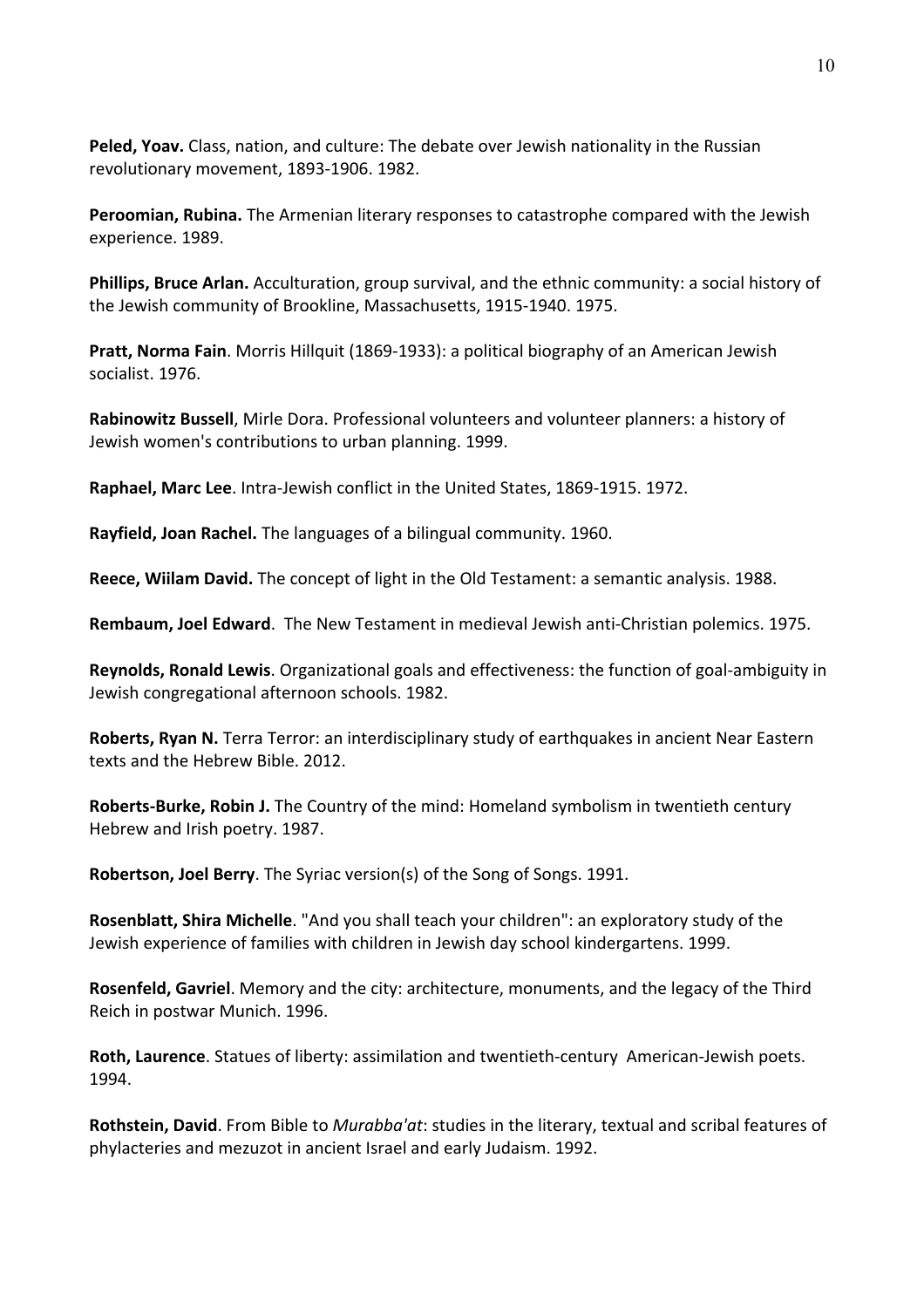**Rothstein, Gail.** The expression of temporality in the English interlanguage of a native Hebrew speaker. 1985.

**Rubin, Adam Michael.** From Torah to *tarbut*: Hayim Nahman Bialik and the nationalization of Judaism. 2000.

**Sabar, Shalom.** The beginnings and flourishing of Ketubbah illustration in Italy: a study in popular imagery and Jewish patronage during the seventeenth and eighteenth centuries. 1987.

**Safadi, Michaela**. Yiddish: its survival in an English-dominant environment. 2000.

**Sailhamer, John Herbert.** The translational technique of the Greek Septuagint for the Hebrew verbs and participles in Psalms 3-41. 1981.

**Safa, Michele Franklin**. Emblems of identity: the changing meanings of the traditional arts in a Northern Yemenite community in Israel. 1993.

**Sanchez, Angel Anthony.** Mexican and Jewish-American students: attitudes and interaction. 1984.

**Schoenburg, Harry Dean**. The practical knowledge of Jewish day school teachers. 1989.

**Segeral, Nathalie**. Reclaimed Experience: Gendering Trauma in Slavery, Holocaust, and Madness Narratives. 2012.

**Seroussi, Edwin.** *Schir ha-Kawod* and the liturgical music reforms in the Sephardi community in Vienna, ca. 1880-1925: a study of change in religious music. 1988.

**Shapira, Ariella.** Competition, cooperation and conformity among city and Kibbutz children in Israel. 1970.

**Sharim, Yehuda**. The Struggle for Sephardic-Mizrahi Autonomy: Racial Identities in Palestine-Israel, 1918-1948. 2013.

**Shelhav, Moshe.** Documentation and assessment of a community renewal project: a case of an Israeli kibbutz. 1976.

**Sheppard, Eugene R.** Leo Strauss and the politics of exile. 2001.

**Shuldiner, David Philip**. Of Moses and Marx: folk ideology within the Jewish labor movement in the United States. 1984.

**Sierad, Jack.** The enhancement of ethnic identity: the Brandeis-Bardin experiment. 1982.

**Skierso, Alexandra**. An evaluation of the suitability of the major seventh-grade EFL textbooks used in Israel. 1979.

**Smith, G. Mick.** The reasoned rhythm of ritual: dance in early Christianity. 1994.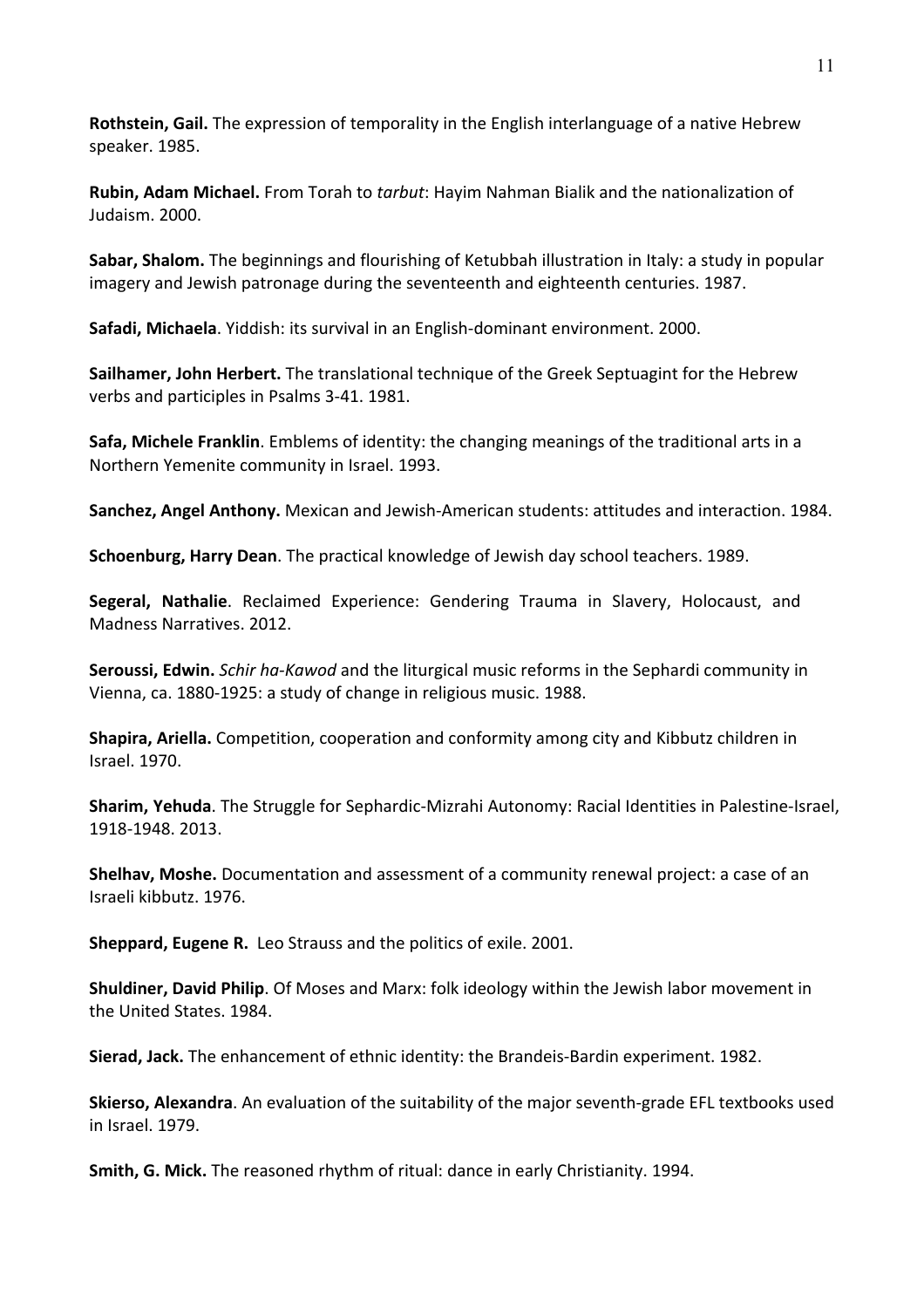**Smoak, Jeremy Daniel.** Building houses and planting vineyards: the inner-biblical discourse of an ancient Israelite wartime curse. 2007.

**Smooha, Sammy.** Pluralism: a study of intergroup relations in Israel. 1973.

**Sofer, Eugene F.** From pale to pampa: eastern European Jewish social mobility in Gran Buenos Aires, 1890-1945. 1976.

**Squires, Pamela Wanda Clare**. Dance and dance music of Iraqi Kurdish Jews in Israel. 1975.

**Steinberg, Kerri P.** Photography, philanthropy, and the politics of American Jewish identity. 1998.

**Strumwasser, Gina.** Heroes, heroines and heroic tales from the Old Testament: an iconographic analysis of the most frequently represented Old Testament subjects in Netherlandish painting, ca. 1430-1570. 1979.

**Stuart, Carolyn.** Outside from the inside: assimilation and Jewish identity in the art of Florine Stettheimer. 2002.

**Suriano, Matthew James**. The formulaic epilogue for a king in the Book of Kings in the light of royal funerary rites in ancient Israel and the Levant. 2008.

**Talbot, May Oppenheim**. Reevaluating the Dura Synagogue's west wall iconography: a Deuteronomic response and affirmation. 1997.

**Tallen, Louise Ellen.** A return and a beginning: *Baalot Teshuvah* within Lubavitch Chasidism. 1997.

**Tavory, Iddo**. Off Melrose: Sustaining Orthodox *Jewish* religious life in a secular space. 2010.

**Tepstad, Gunn Karin.** Contributions to the study of the Aramaic legal papyri of Elephantine. 1989.

**Toews, Brian Gregory**. A discourse grammar of the Aramaic in the Book of Daniel. 1993.

**Todd, Kenneth Karl.** Sacrifice: its meaning and special problems, with particular reference to early rabbinic, early Christian and Greco-Roman traditions. 1991.

**Tork, Michaela Eva.** The shadow of the object: mourning and melancholia in autobiographical film and video about the Holocaust. 2001.

**Trachtenberg, Barry Carl**. From *zhargon* to *visnshaft*: the generation of 1905 and the transformation of Yiddish. 2004.

**Tsukashima, Ronald Tadao**. The social and psychological correlates of anti-semitism in the Black community. 1973.

**Ury, Zalman F**. The ethic of Israel Cilantro and moral education in Jewish schools. 1966.